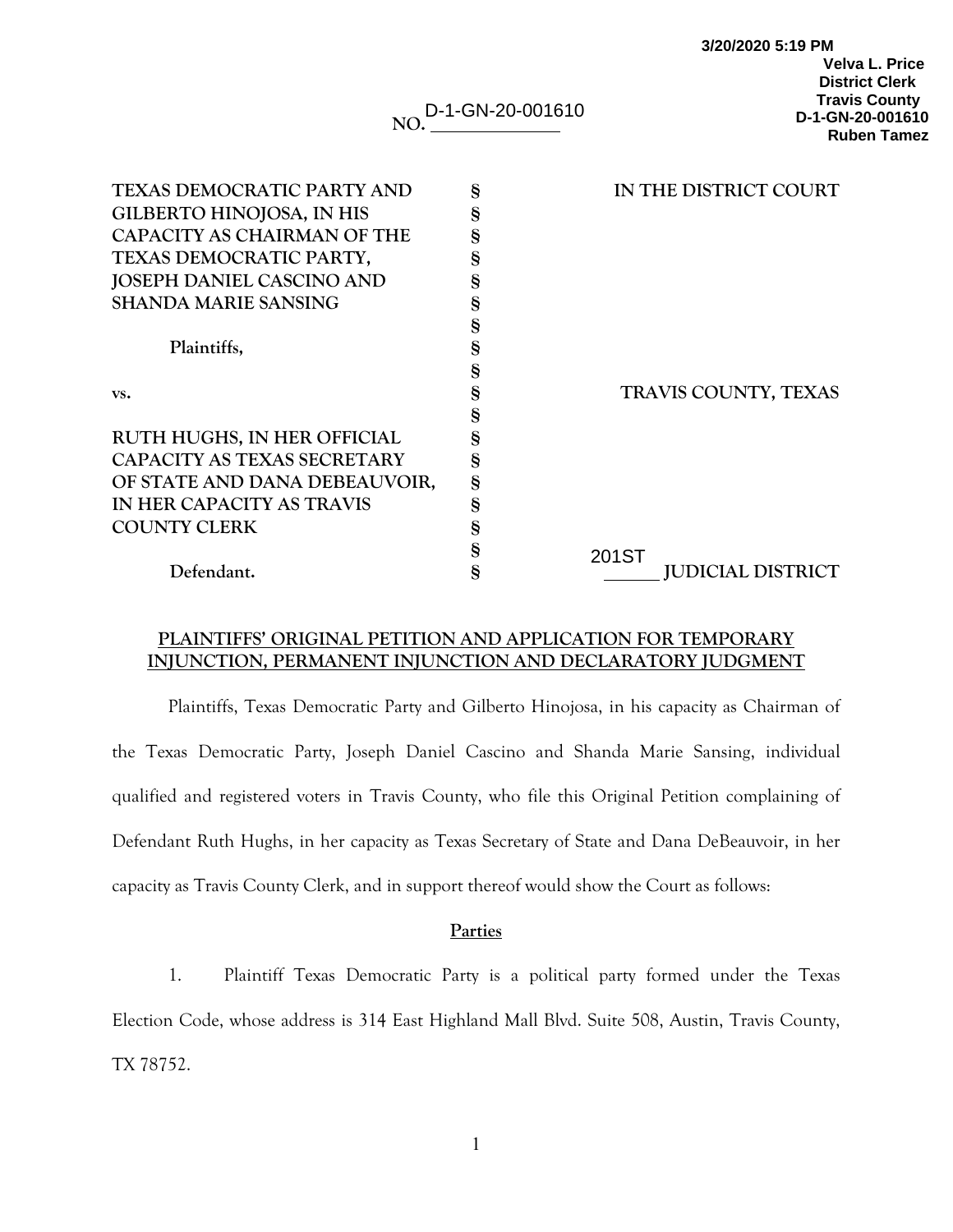2. Plaintiff Gilberto Hinojosa is Chairman of the Texas Democratic Party and a registered voter in Texas.

3. Joseph Daniel Cascino is a registered voter in Travis County, Texas who is eligible to vote, is a resident of Travis County, Texas, a citizen of the United States and who voted inperson in the March 3, 2020 Texas Democratic Primary Election, desires to vote in the Texas Democratic Party Runoff Election and under the pandemic circumstances would seek to do so by mail-in ballot.

4. Shanda Marie Sansing is a registered voter in Travis County, Texas who is eligible to vote, is a resident of Travis County, Texas, a citizen of the United States and who voted inperson in the March 3, 2020 Texas Democratic Primary Election, desires to vote in the Texas Democratic Party Runoff Election and under the pandemic circumstances would seek to do so by mail-in ballot.

5. Defendant Ruth Hughs is sued in her official capacity as the Texas Secretary of State and may be served with process at 900 Congress, Suite 300 Austin, Travis County, Texas 78701.

6. Defendant Dana DeBeauvoir is sued in her official capacity as the Travis County Clerk and Election Administrator and may be served with process at 5501 Airport Blvd, Austin, Travis County, TX 78751.

## **Jurisdiction/Venue**

7. The Court has jurisdiction over this matter of election law under TEX. ELEC. CODE § 273.081, TEX. CIV. PRAC. & REM. CODE § 37.003 and other laws. Plaintiffs do not seek damages

2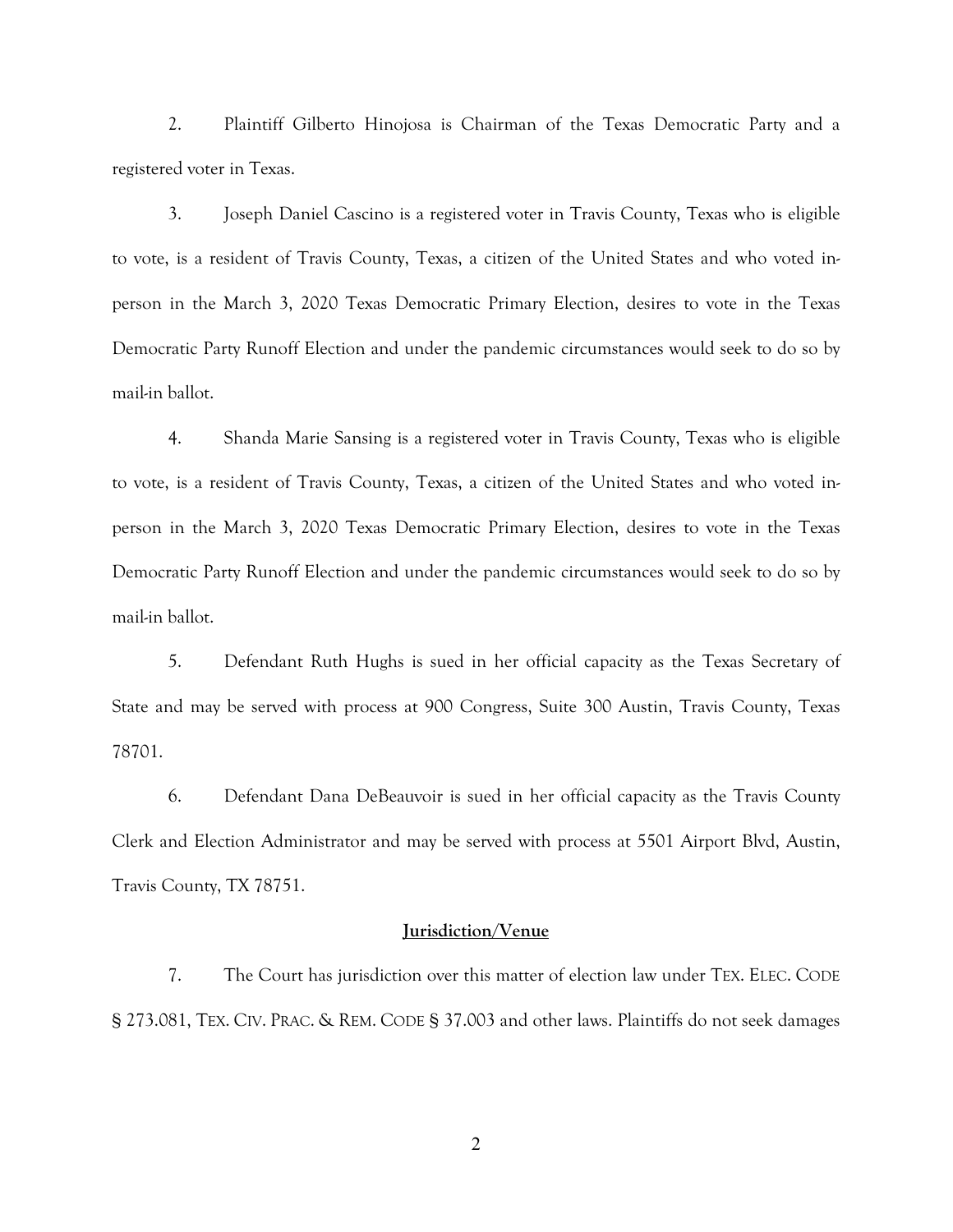and therefore make no statement under Texas Rule of Civil Procedure 47. Plaintiffs seek injunctive and declaratory relief which, in this context, is within the jurisdiction of this Court.

8. Venue is proper in Travis County because all or a substantial part of the actions sought to be enjoined will occur in Travis County. *See* TEX. CIV. PRAC. & REM. CODE §§ 15.002(a)(1); 15.014.

#### **Discovery Control Plan**

9. Plaintiffs intend to conduct Level 3 discovery under Rule 190.3 of the Texas Rules of Civil Procedure.

### **Facts/Law**

10. The citizens of this state are in the midst of the worst pandemic in modern history. Because of a novel coronavirus, and the disease it causes termed COVID-19, federal, state, county and city officials have ordered various limitations state wide, the central feature of which is to limit contact between persons. Public Health Officials warn that government ordered "social distancing" will probably be in effect for a number of weeks and even after it is lifted, may need to be re-imposed at additional intervals.

[1](#page-2-0)1. An influential report from the Imperial College in the United Kingdom<sup>1</sup> that reportedly convinced the President of the United States to view the coronavirus as a public health emergency rather than a "hoax," sets out some startling facts about the severity and longevity of the crisis facing the public.

<span id="page-2-0"></span><sup>1</sup> [https://www.imperial.ac.uk/media/imperial-college/medicine/sph/ide/gida-fellowships/Imperial-College-](https://www.imperial.ac.uk/media/imperial-college/medicine/sph/ide/gida-fellowships/Imperial-College-COVID19-NPI-modelling-16-03-2020.pdf)[COVID19-NPI-modelling-16-03-2020.pdf](https://www.imperial.ac.uk/media/imperial-college/medicine/sph/ide/gida-fellowships/Imperial-College-COVID19-NPI-modelling-16-03-2020.pdf)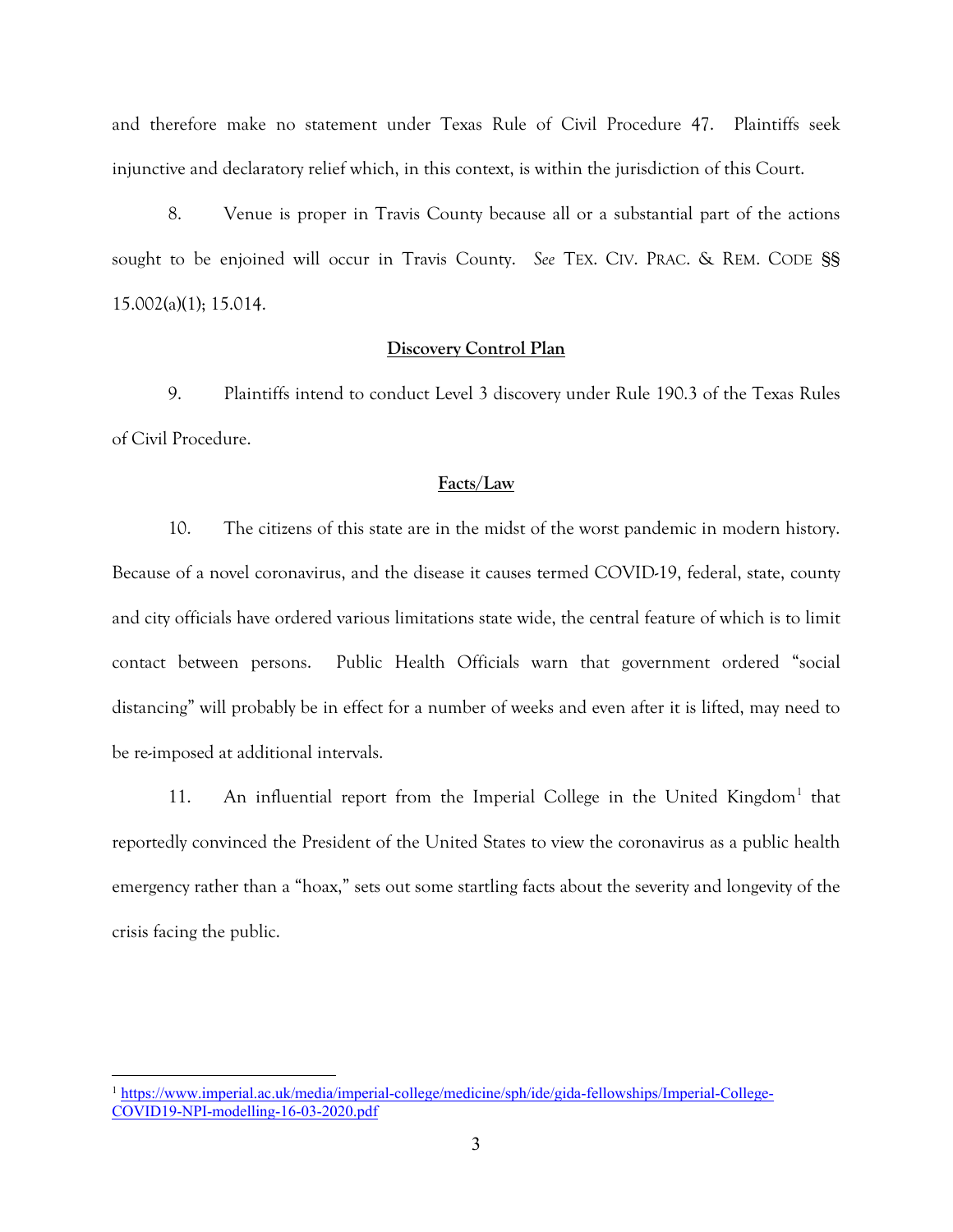

12. According to experts, the expected outcome of the various measures ordered by levels of government, if effective, will be to "flatten the curve," as these diagrams demonstrate. These circumstances, public health experts agree, should extend the coronavirus infection rate over a longer time period allowing the medical community to prepare and handle the onslaught of severe cases.

13. Given these conditions, upcoming elections for federal, state, county, city and other local offices will be vastly impacted. Importantly, voter behavior will change. Historically, most voters in Texas elections vote in person where they have contact with electronic equipment, election personnel, other voters and observers. These very activities are now heavily discouraged